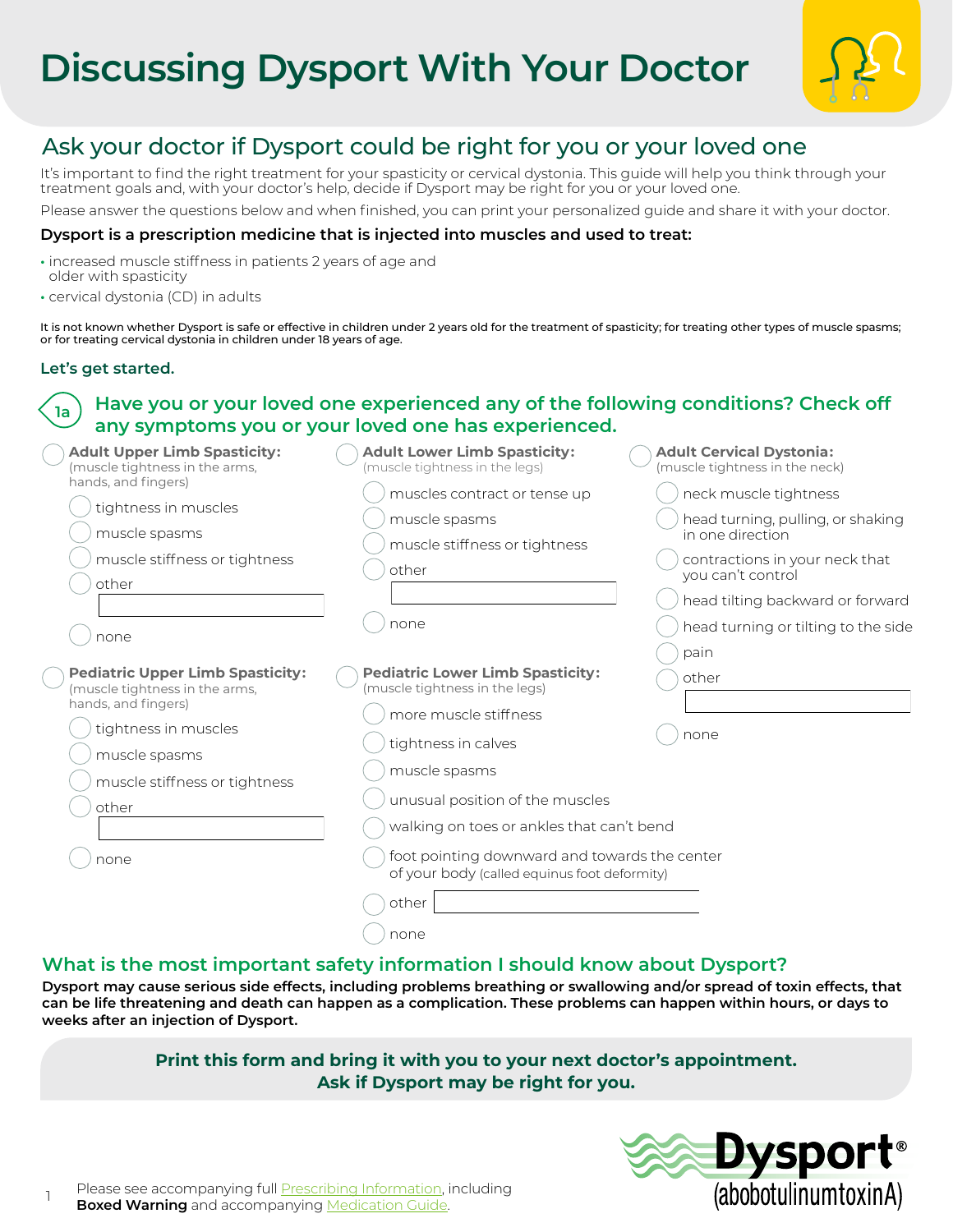|           | How much does your muscle tightness impact your daily activities? Daily activities<br>can include using stairs, washing hands, sleeping etc. |                                     |                                                                                                  |  |  |  |
|-----------|----------------------------------------------------------------------------------------------------------------------------------------------|-------------------------------------|--------------------------------------------------------------------------------------------------|--|--|--|
| No impact | Impacts some of<br>daily activities                                                                                                          | Impacts half of<br>daily activities | Impacts a lot of<br>daily activities                                                             |  |  |  |
|           |                                                                                                                                              |                                     | With your current treatment or therapy, how long does your symptom relief last between sessions? |  |  |  |

# **What is the most important safety information I should know about Dysport? (continued)**

- **• Problems swallowing, breathing, or speaking.** Treatment with Dysport can result in swallowing or breathing problems. People with pre-existing swallowing or breathing problems may be at greater risk following treatment with Dysport. Swallowing problems may last for several weeks; you may need a feeding tube to receive food or water. If swallowing problems are severe, food or liquids may go into your lungs.
- **• Spread of toxin effects.** The effects of botulinum toxin may affect areas of the body away from the injection site and cause symptoms of a serious condition called botulism which include: loss of strength and muscle weakness all over the body, double or blurred vision, and drooping eyelids, hoarseness or change or loss of voice, trouble saying words clearly, loss of bladder control, and trouble breathing or swallowing. The risk of these symptoms is probably greatest in children treated for spasticity. These problems could make it unsafe for you to drive a car, operate machinery, or do other dangerous activities.

#### **Call your doctor or get medical help right away if you experience these problems after treatment with Dysport.**

**Do not receive a Dysport injection if:** you are allergic to Dysport or any of its ingredients, or cow's milk protein; you had an allergic reaction to any other botulinum toxin product, such as Myobloc®, Botox®, or Xeomin®; or you have a skin infection at the planned injection site.

## **Before you receive a Dysport injection tell your doctor:**

- **• About all your medical conditions,** including if you have a disease that affects your muscles and nerves (such as ALS or Lou Gehrig's disease [amyotrophic lateral sclerosis], myasthenia gravis, or Lambert-Eaton syndrome). You may be at increased risk of serious side effects, including difficulty swallowing or breathing.
- **• If you have or have had any of the following:** a side effect from any botulinum toxin in the past; problems with breathing such as asthma or emphysema; swallowing; bleeding; diabetes; and slow heartbeat, or problems with your heart rate or rhythm.
- **• If you have plans to have surgery,** had surgery on your face, have weakness of your forehead muscles (trouble raising your eyebrows), drooping eyelids, or any other change in the way your face normally looks.
- **• If you are pregnant or breastfeeding or plan to become pregnant or breastfeed.** It is not known if Dysport can harm your unborn baby or if it passes into breast milk.
- **• About all the medicines you take,** including prescription and over-the-counter medicines, vitamins, and herbal products. Using Dysport with certain other medicines may cause serious side effects. **Do not start any new medicines until you have told your doctor that you have received Dysport in the past.**

# **What are you (or your loved one) hoping to achieve from treatment? Select any of the options below.**

Medicine lasting longer between injection sessions Less stiffness in muscles  $\bigcap$  Medicine lasting longer  $\bigcap$  Helps me feel like I can

do more physically

What other goals do you hope to achieve through treatment? What would achieving these goals mean to you?



**4**